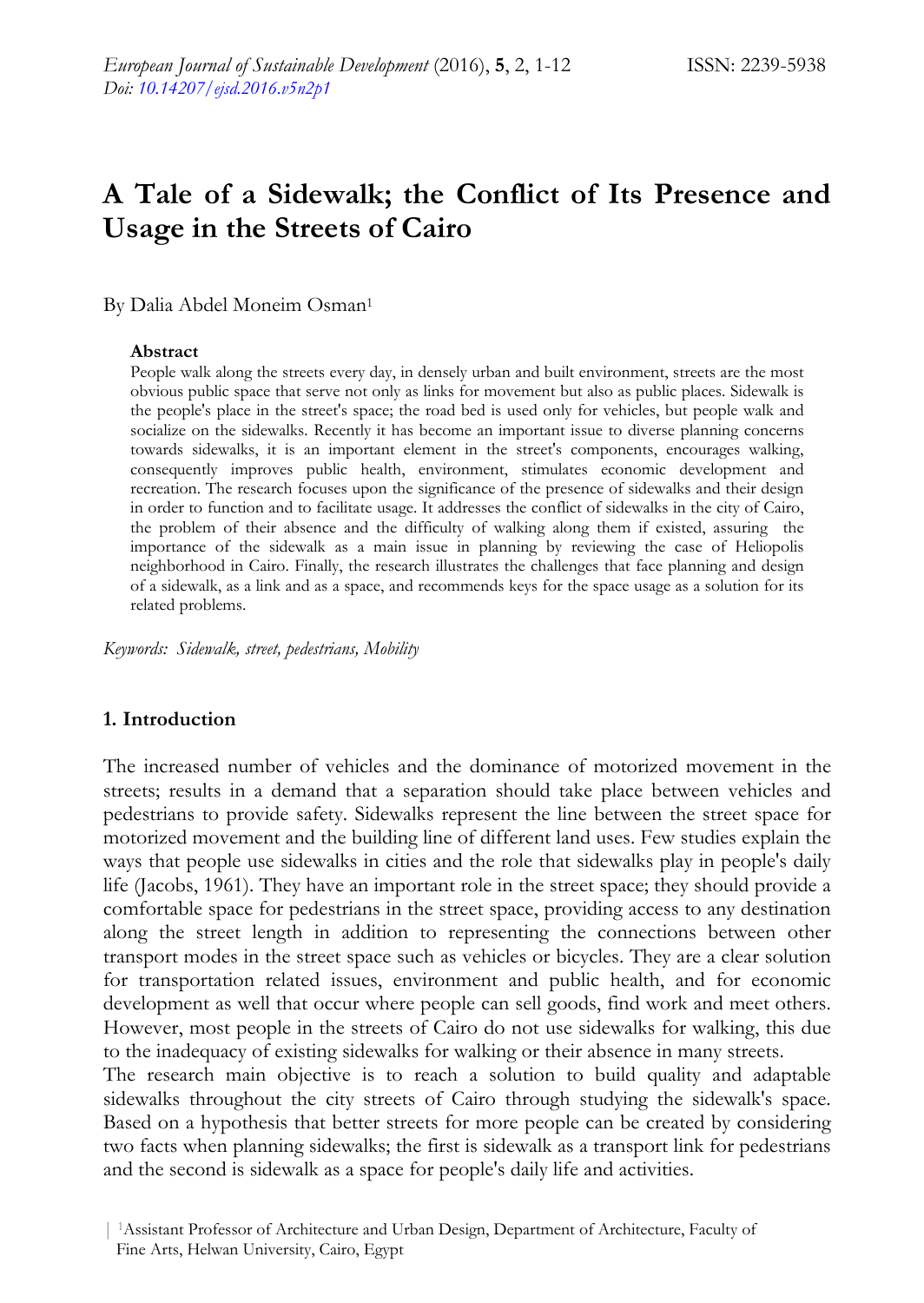# **2. Significance of sidewalks**

Sidewalks are distinct public spaces, the most important issue concerning the presence of sidewalk is its function to separate pedestrian movement from motorized movement which provides safety for people and decreases the risk of accidents. Hence, they are considered transportation facilities that support movement. In addition they create public space for people in the street space, providing place for them to interact and socialize. Therefore, as spaces of access, sidewalks enable people to move from one place to another, thereby facilitating access along buildings, pedestrians walk along sidewalks as well from point of origin to destination or from car to building (Loukaitou, 2009). In addition they allow people to come into contact with others\_ thereby facilitating access to people (Ehrenfeucht & Loukaitou, 2010).

# **3. Promoting walking**

The presence of sidewalks encourages people to walk instead of using other transport modes; this in turn decreases pollution, and improves physical conditions and health. Consequently, miscellaneous activities are created and the social relationships are improved due to the presence of people in a suitable space down the street. Other Stationary activities are created as well. Although, in practice, activities may conflict when they overlap and users' priorities vary. The sidewalk has an important role also in the recognition of different values in the city streets. Encouraging walking in a suitable space down any street encourage culture identification, historical and custom values in the city to be recognized by people (Movahed et al, 2012). In addition to the optical perception achievement which would take place through the improvement of optical perspective of the city streets.

# **4. Sidewalks related problems and Safety procedures**

There are a number of problems concerning planning and designs of sidewalks in streets, the important ones are those affecting safety of pedestrians since this is the main aim of the sidewalk. For the street space, if the street is wide, this encourages motor vehicles for high speeds which have direct connection with accidents and pedestrians' injuries. The street with lots of divergences has also an impact on pedestrian safety and make crossing of street is difficult. Some streets lack the presence of a suitable space for sidewalks, which is not enough to accommodate the pedestrians flow. Others do not have sidewalks at all. Also, the sidewalk may present but it is actually occupied with other uses which block and hinder pedestrians. These reasons definitely lead to the rise of the percentage of accidents occurrence in the street space due to the interference between the pedestrian movement and the vehicles one. Another problem affecting the people's safety is insufficient illumination, because of vision limitation at night, various dangers threatened users. When low illumination is existed, the possibility of occurrence of accidents is high. Studies showed that well lighted sidewalks helped to decrease accidents, relaxation of pedestrians occurred, increase of shops, encouragement of walking and increase the ability to see objects, lighting, details of buildings and size of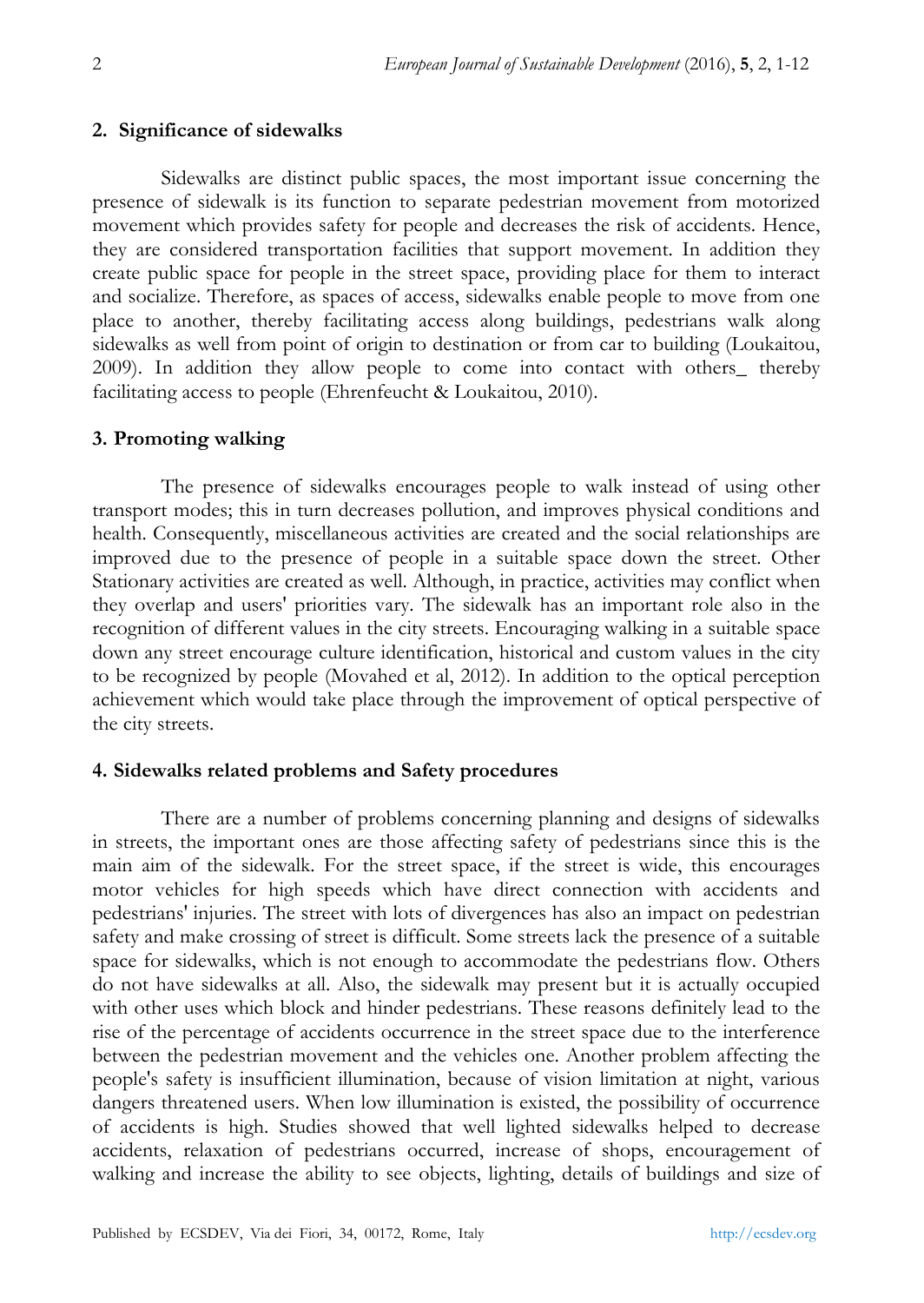objects (Movahed et al, 2012). There are a number of major procedures that help to decrease accidents for pedestrians and guarantee their safety; for example, the sidewalks should exist as middle islands in addition to the two sided ones in wide streets, middle islands for crossing pedestrians make the street crossing occur in two phases (Zegir et al, 2006). Ramps should be existed and located between the sidewalk space and the street space for vehicles; they provide better conditions for pedestrians having physical disabilities, elderly ones and those with wheelchairs. Also, the sidewalk should be free of obstacles that may cause people to hit or fell down; in addition it is important to avoid the interference between bicycle and pedestrians on the same space especially in sidewalks of short width. Well illuminated sidewalks as well increase the safety issues for pedestrians.

### **5. Planning for people**

Sidewalks are the space designed for the presence of pedestrian in the street space. This public space is considered a city's social realm, where people engage with strangers those they do not know personally (Ehrenfeucht & Loukaitou, 2010). A study has observed that people like to be around other people (Whyte, 1988). In public spaces, people also meet others like or different than themselves and find privacy away from family and community. People have fun in public and engage in playful behavior (Stevens, 2007). Good design can stimulate optional rather than only mandatory uses and activities (Gehl, 1987), and among other qualities can include permeability, legibility, visual interest and richness (Bentley et al, 1985). In general, planning for sidewalks is difficult than for planning for public space, since planning should take place effectively in order to both facilitate travel and enhance livability. Consequently, there are two main challenges; the first challenge is how to ensure travel without hindering access to people. The second challenge is how to create spaces that allow various activities to take place.

### **6. Sidewalk planning**

It is essential that sidewalk functions as a transportation element in the street space for pedestrians, in addition to the accommodation of the daily activities for people. It should be available as a more incidental space available for street vending and other sidewalk activities, destinations should be reachable and open to all potential users. According to these challenges, planners should facilitate movement for pedestrians in the street space and create desirable spaces that can function well for everyone, fulfilling both travel and social properties in planning.

### **6.1 Transport link**

The main function of the sidewalk is to fulfill the ease of path through for pedestrians, and to assure safety from motorized movement by vehicles down the street driveway space. Also the effective use of design elements can better articulate the way the surrounding buildings relate to sidewalk and the relationship between sidewalks and adjoining spaces in order to integrate incidental spaces into the larger urban structure (Loukaaitou, 1996). There is an effect of the sidewalk pavement width on pedestrian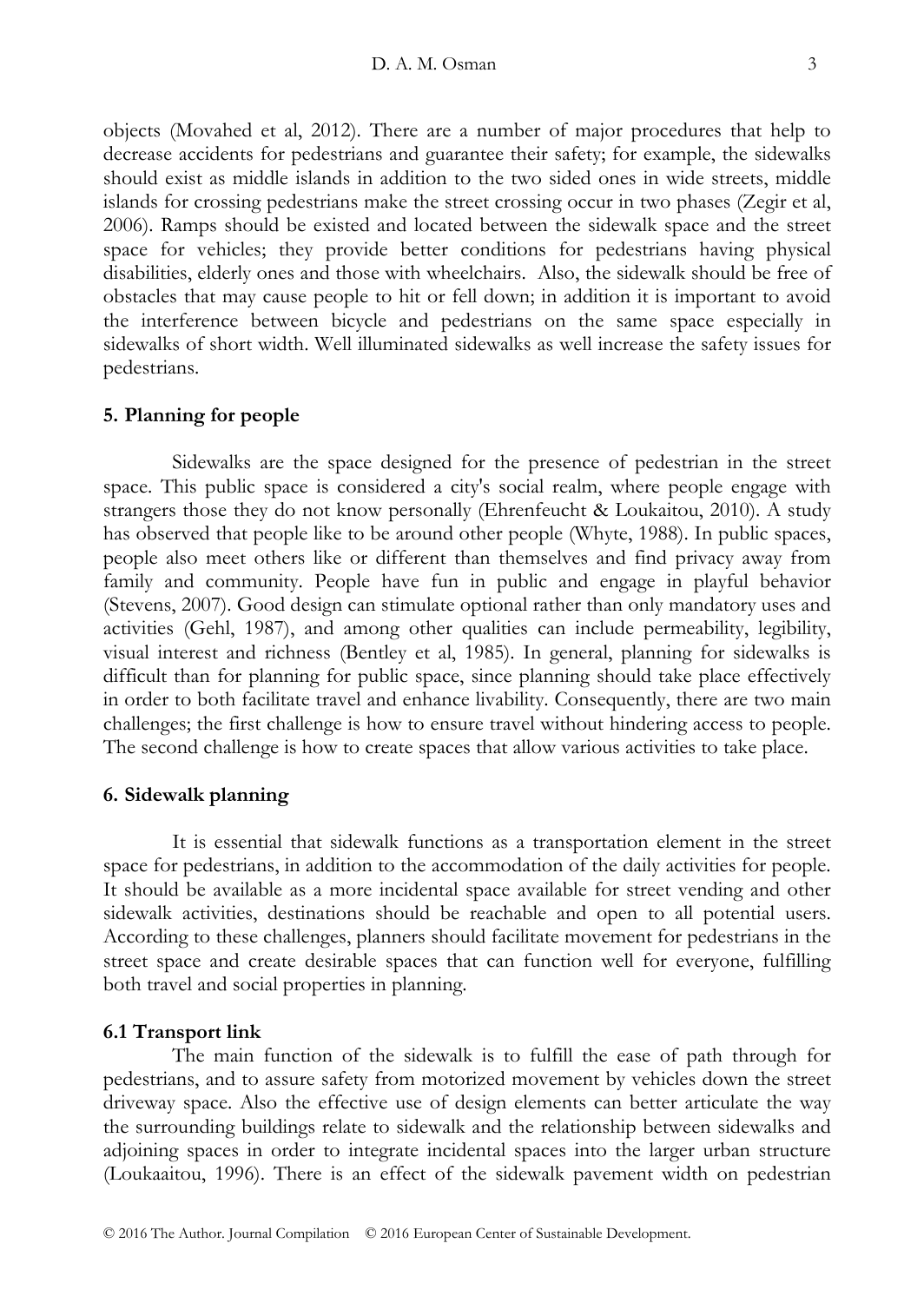levels of comfort (Kim et al, 2011). Basic priorities might include fixing sidewalk cracks; installing kerb cuts to allow all people comfortable access, planting and maintaining street trees, providing bus shelters and benches.

# **6.2 Daily activities**

The sidewalk as a space for pedestrians in the street should accommodate a number of daily life activities of people, these activities take place during the presence of people in the place, and they make the sidewalk's space interesting and spaces to stay and use. In some areas of the city, sidewalks are inherent parts of destination districts that are designed to attract people for example shopping, people watching and entertainment. Planners in some cities have used ordinances and design interventions to attract restaurants, cafes, boutiques, book stores and art galleries. They have installed public art on the sidewalks; street furniture and decorative lighting, building facades were improved (Banerjee, 1996).

# **7. Design Principles**

In order to avoid common problems related to sidewalks and to achieve safety procedures, establishing a design to sidewalk should take place with a number of characteristics. In addition, this will assure fulfilling of the link and the place characteristics of the sidewalk. There are five major features are identified through various literature reviews and studies (Kang et al, 2012) (Yang, 1981), these are mobility, place, safety, sociability and amenity. Each design principle has a number of indicators that were derived from the main design term in order to be more appropriate.

# **7.1 Mobility**

This term means the ability for pedestrians to move from one place to another. The specific term indicators include continuity, functionality, efficiency, accessibility, affordability, consistency and connectivity. The continuity is for the pedestrian activities, the functionality according to the density of pedestrians in the street space, the efficiency of pedestrian facilities in terms of the efficient use of urban space in the restoration of the unique features of pedestrian facilities maintenance or preservation. Accessibility should occur to reach a particular place or facility with easily accessible properties. The sidewalk space should afford well formed walking environment, pleasant area with the activation of the surrounding activities. The consistency enables pedestrians to read the direction of the destination, consistency in space through composition, color, light, smell, and the slope of the ground, textures features also naturally perceived characteristics. In addition to connectivity, where pedestrians can move to any destination interconnected by walking, public transport, car and bicycle parking and any building that can be connected efficiently.

# **7.2 Place**

This helps pedestrian to recognize and remember features that distinguishes a particular space and other space properties. It could be achieved through a number of indicators such as symbolism, diversity, identity, unity, tradition, spirit of the time and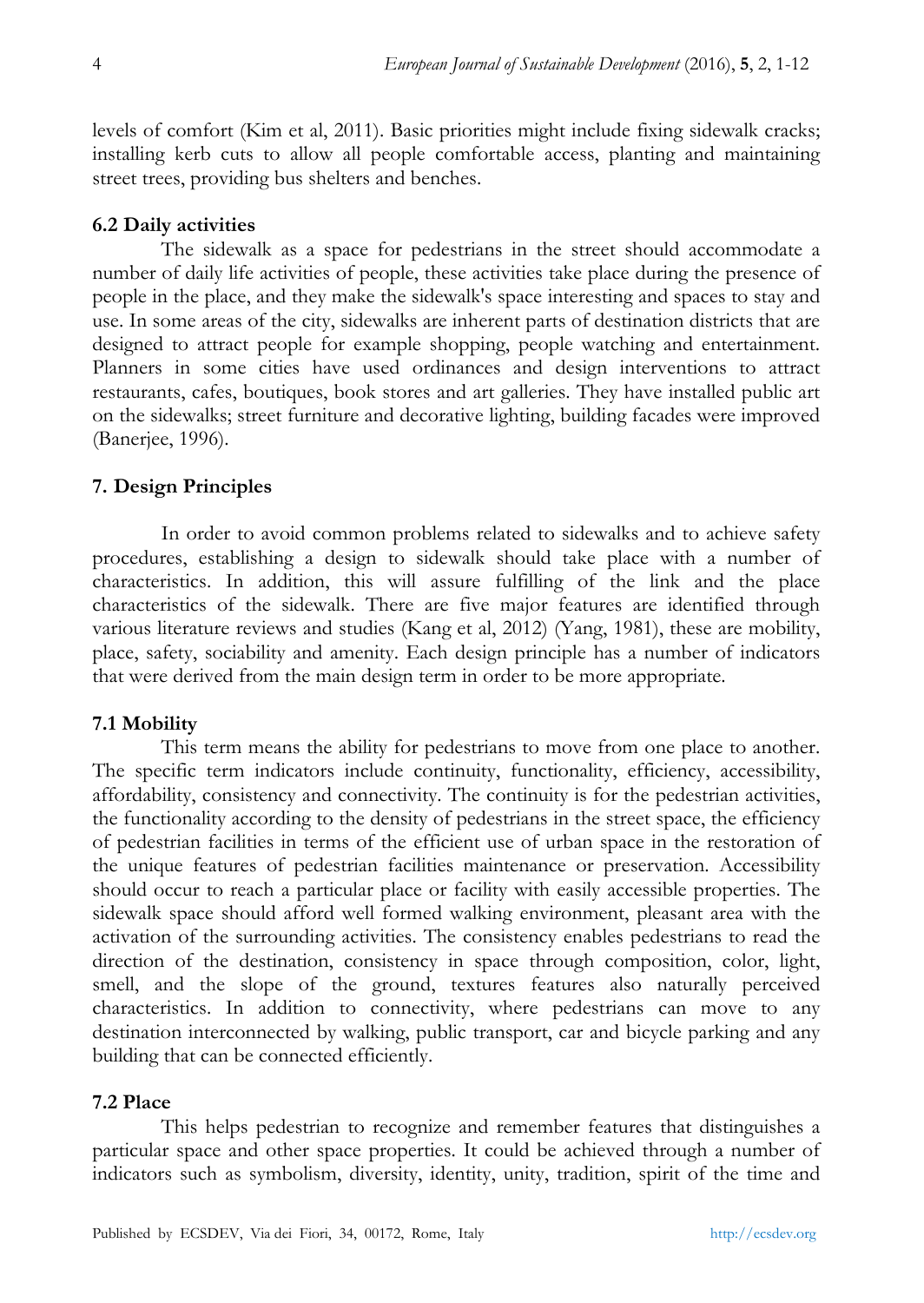elements of art. For example, Landmarks have symbolic significance as an important recognition of the destination. Through diversity pedestrians can enjoy a variety of experience and of the space through physical and non-physical environmental factors. Identity is achieved through unchanging of the components that have unique characteristics in the pedestrian space. Unity is clear when pedestrian street space full of various components is identified as one, multiple elements properly integrated into one organic system to accommodate the diversity. The tradition is handed down from the past and the spirit of the times characterizes the space by the configuration of culture of a definite era. Finally elements of art make up the pedestrian space as an artistic activity, acts of culture and art exhibitions, concerts, festival take place and culture of the city reflected in the space characteristics.

### **7.3 Safety**

Safety refers to all the ways and elements needed to minimize the possibility of occurrence of the risk arising from the existence of a traffic accident or a society crime while walking. The indicators include buffer and crime prevention plans. Buffer exists to avoid a direct conflict between transportation and pedestrian space. Physical separation takes place between the street space for vehicles and the sidewalk. Facilities and plans installed to prevent crimes.

### **7.4 Sociability**

The term sociability means that people would meet each other to share the areas of social interaction and to create a sense of community interaction. The term indicators include the presence of play, relax, share and equity. The sidewalk space can be a space to relax through benches, resting in the shade of trees and meeting up. Also, it can be an area to play if width permits. Sharing external space takes place and equity as well through providing the chance for all types of people to use the path; children, elderly, people with disabilities.

#### **7.5 Amenity**

Amenity brings comfort and provides convenience to pedestrians; people will feel refreshing during walking by a good composition of the surrounded environment of the sidewalk space. The indicators include landscape, aesthetic elements, natural elements, convenience and sense of openness. Landscape elements can be introduced to the sidewalk space that helps to provide amenity to the space. Aesthetic elements include colors, studied street furniture units and signage design help together with other natural elements in strengthening the design element. It is important to provide convenience through the presence of various facilities required to encourage the flow of pedestrian and ease walking without discomfort. The sense of openness depends on the parallel frontage to the sidewalks, the visual corridor of the building setback and the horizontal configuration of the pattern share in achieving this sense.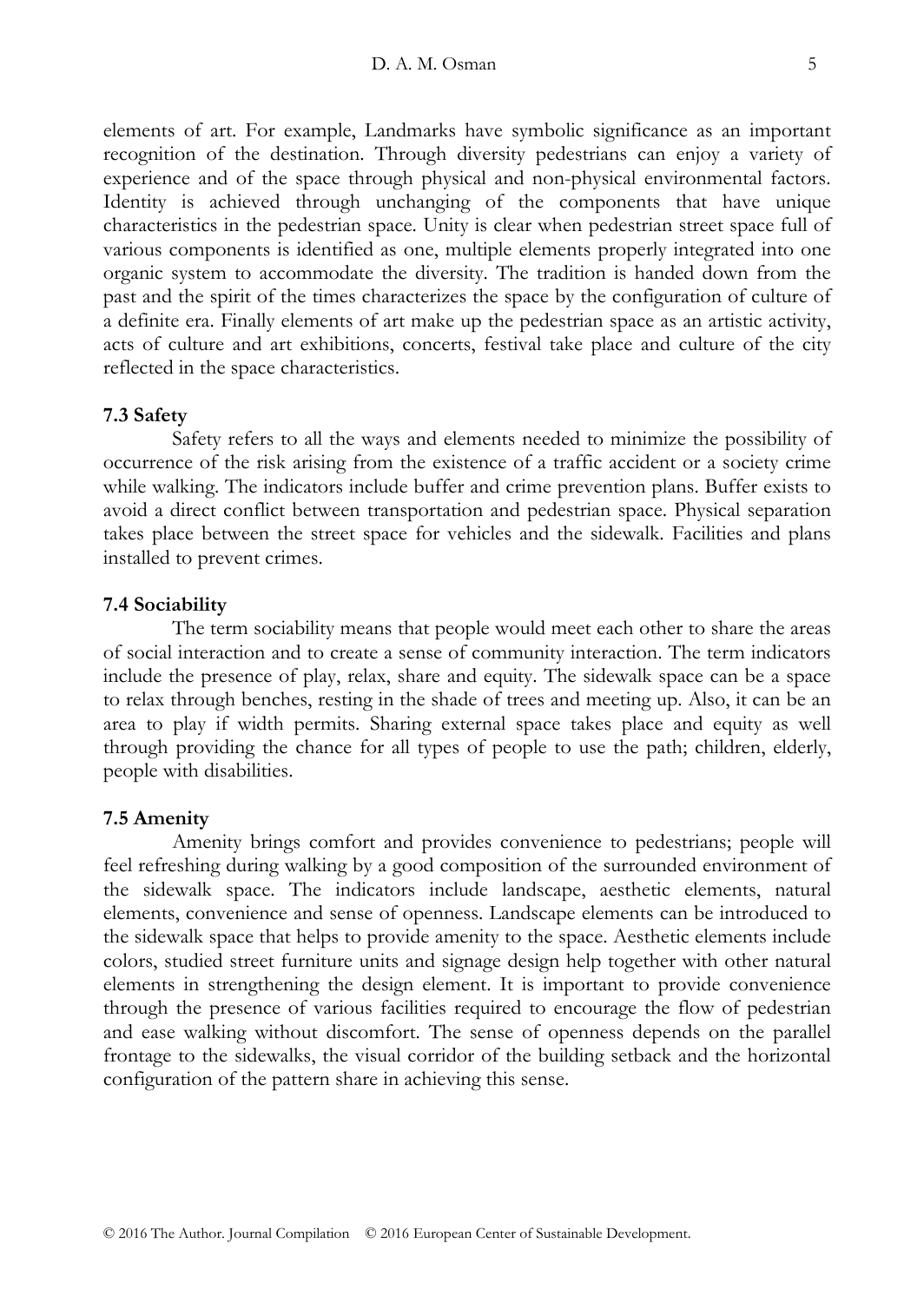### **8. Introducing the City of Sun**

One of the distinctive neighborhoods in Cairo, is Heliopolis district, means the City of the Sun. This was the new name for a neighborhood in contemporary Cairo created to the northern east of the site of the old city. It is much more than a neighborhood sometimes referred to as a suburb. It was reborn in the year 1908 by the Belgium industrialist "Baron Empain" when he decided to build a new city in the desert. First he constructed the Heliopolis Oasis Company which was officially established in the year 1906 (American University Press, 2006), see fig. 1.

There were variety of buildings, it attracted all classes. Luxury buildings were constructed yet a special area of the new city was designated to house service workers and servants. Their houses were economical but designed to allow them to live in good conditions. The first building to be constructed was the company headquarters, located on the newly laid out 'Boulevard Abbas' of 30 meters wide (French Culture Bareau), known now by 'Ibrahim Al Laqqani' street in 'Kurba'. Much has changed in Heliopolis since the Company has established, yet its headquarters still occupy the same building on 'Boulevard Abbas'. Many of the first constructed buildings are still exist, and most of them are located in 'Kurba' district in Heliopolis. The same with the urban form, buildings have been built around courtyards, opened onto a common space planted with greenery. This was a creative adaptation of concepts that had been present in European urban planning before, in such developments as the "Place des Vosges" or "Place Dauphine" in Paris, and in British housing around common greenery squares (Ilbert, 1981). Residential buildings created first containing only luxury apartments, they were arranged around huge common courtyards, and were entered from small pedestrian streets running between gardens, therefore offering greenery and privacy even through the houses were located on a main street. This was a kind of urban design that was discussed in the progressive European architectural journals of the day.



*Fig. 1 left, Plan of the land purchased by the company1907. Right, Mass plan of Heliopolis 1930.*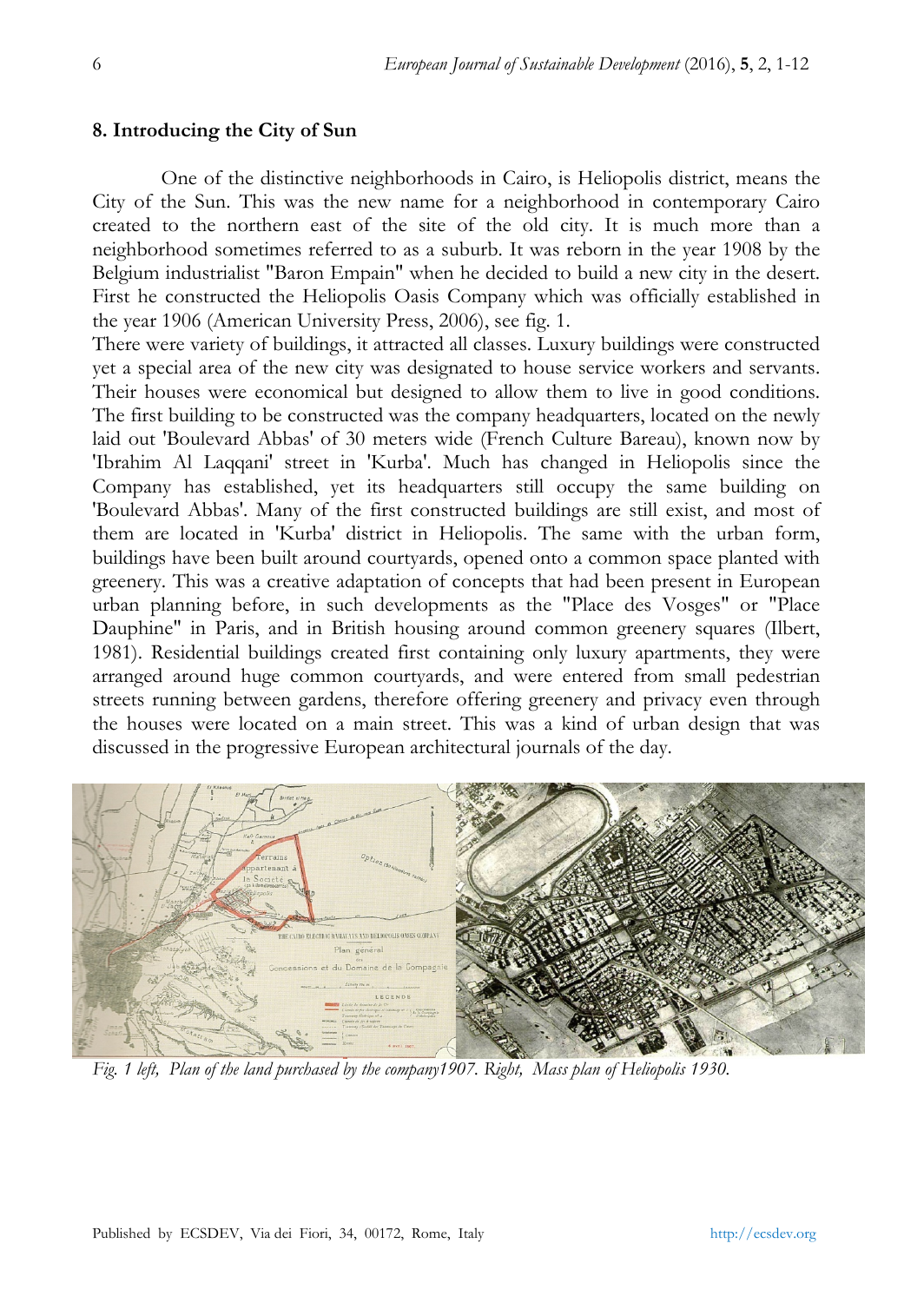#### **8.1 Case Study Justification**

Heliopolis district is chosen as a case study because it is representing a successful example of planning the travel patterns when first constructed and planned. Although it had been constructed since more than one hundred years ago, but it is still preserving unique urban and architectural characteristics up till now. Mainly its planning is based upon the movement pattern; it had been planned first by the streets patterns and grids and by the metro line that connect it at that time with the city of Cairo. Therefore, the movement study was the most important issue in the street planning and design of this new city at that time, the motorized movement and the pedestrians' one. This is clear in the accompanied pedestrians' pathways, sidewalks and the metro line. In addition, the sidewalks are clear and present in the streets spaces from the start of the planning of the new city's streets. They were existed and were being used effectively. However the problem is now represented in the current situation of the sidewalk, the people do not use sidewalk. Is this because of its design, or there are obstacles that prohibit walking, or that it is no longer existing, or may be due to negative changes that took place on the sidewalk and the surrounding street space as a whole which led to the loss of its function. In another words, there were good planned sidewalks so why they are not used despite their presence till present.

#### **8.2 Streets and Sidewalks in Heliopolis**

Heliopolis has two main diagonal streets that join in a 'Y' shape at the main square, the "Avenue of the pyramids" \_has known as "Pyramids Street"\_ and the perpendicular street that leads to the Baron's palace, these form Heliopolis's simple, a symmetrical framework. They were enclosed on three sides by circular boulevards with smaller streets and alleys filled the space in between. The streets still keep their form and patterns; Heliopolis has a number of landmarks such as the 'Basilica', the Heliopolis Palace Hotel, the Baron's Palace, the main mosque and other monumental buildings. They are all considered focal points connected by wide streets and avenues to create grand vistas, see fig. 2. To pedestrians on sidewalks, this represents a major guide to their destinations. The streets represent 35% of the built environment; they are classified into three main types, main streets (50-60m), secondary streets (28-50m) and local streets (12- 28m) (Masr Al Gadidah Company, 1965). They are characterized by the clear presence of sidewalks, despite the fact that there was not that much motorized movement as it is nowadays; the percentage of vehicles was not high besides the presence of the horse carriages, but the sidewalk was a major element in the street planning and design. The sidewalks were having an appropriate width in accordance to the street width, there was not crossing points since the motorized movement was not considered a problem for the pedestrians at that time. There was a space for greenery on them, where trees and plant boxes are located along the path of the sidewalk between the path for pedestrians and the driveway for vehicles. Furniture elements existed along the path space; these elements are not interfering with pedestrians' movement, such as lighting columns and shaded benches.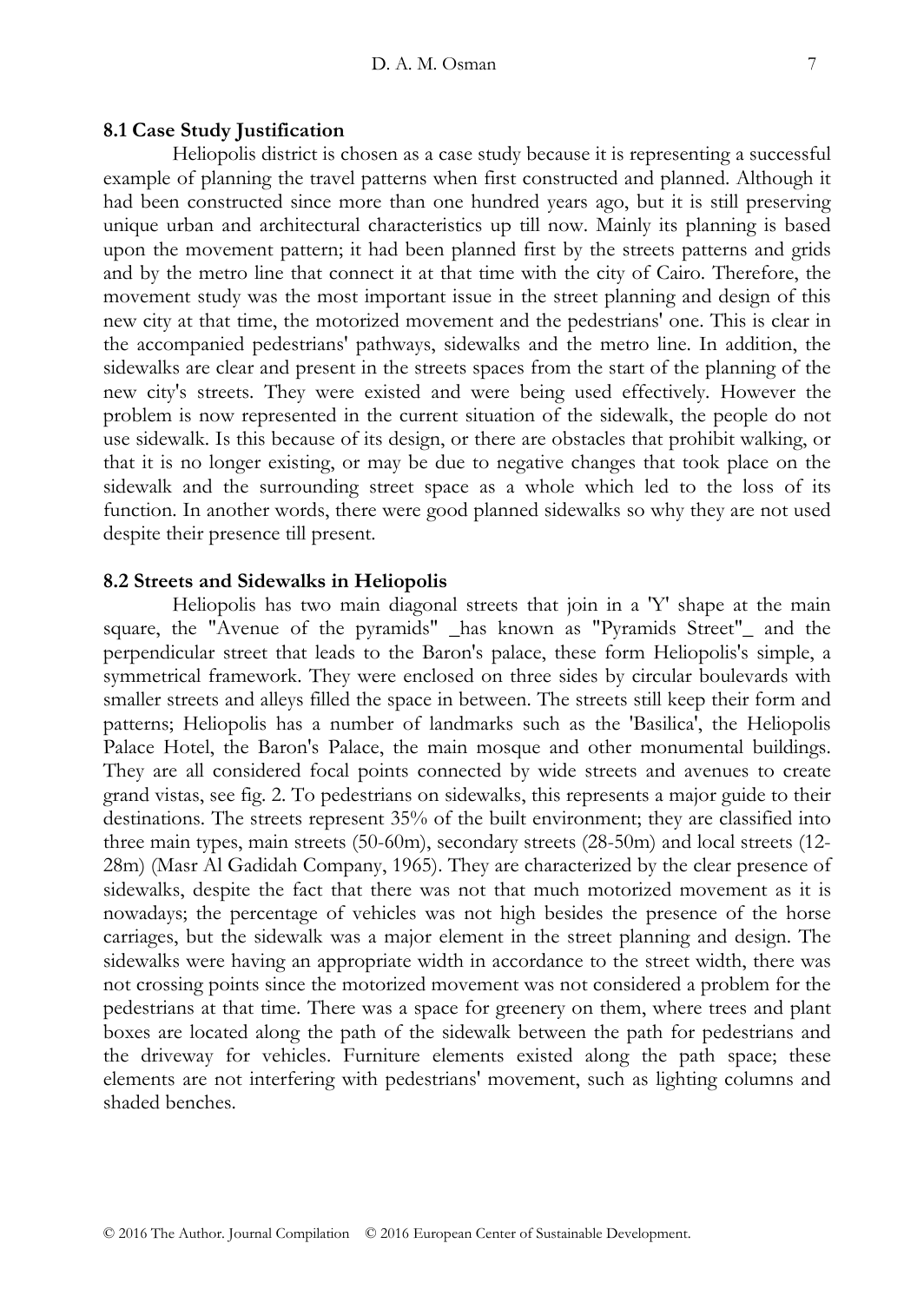The most distinctive sidewalks in the planning of the neighborhood are those in 'Kurba' area, the front facades of all buildings on the main streets are shaded and arched with columns, these columns were structural, not just for decorative. This offers shaded paths to people along the sidewalk. In addition to the existence of shops and cafes along their paths, that represents attractive points to most pedestrians, see fig. 3.



# **8.3 The Changes in travel pattern**

Streets suffer from the same problems as other streets in the city of Cairo; some gardens in major squares such as the Basilica's square had been destroyed. The space became vast and empty, grass is not enough to protect from summer days weather. The streets were first designed to have gardens for this reason, to provide shade and protection for pedestrians, whether people were walking along sidewalks in major streets or minor ones, see fig. 4



*Fig. 4 left, The Avenue of the Pyramids looking towards the 'Basilica', in 1930s and in 2006. Some of the architecture survives but of the greenery, little remains.*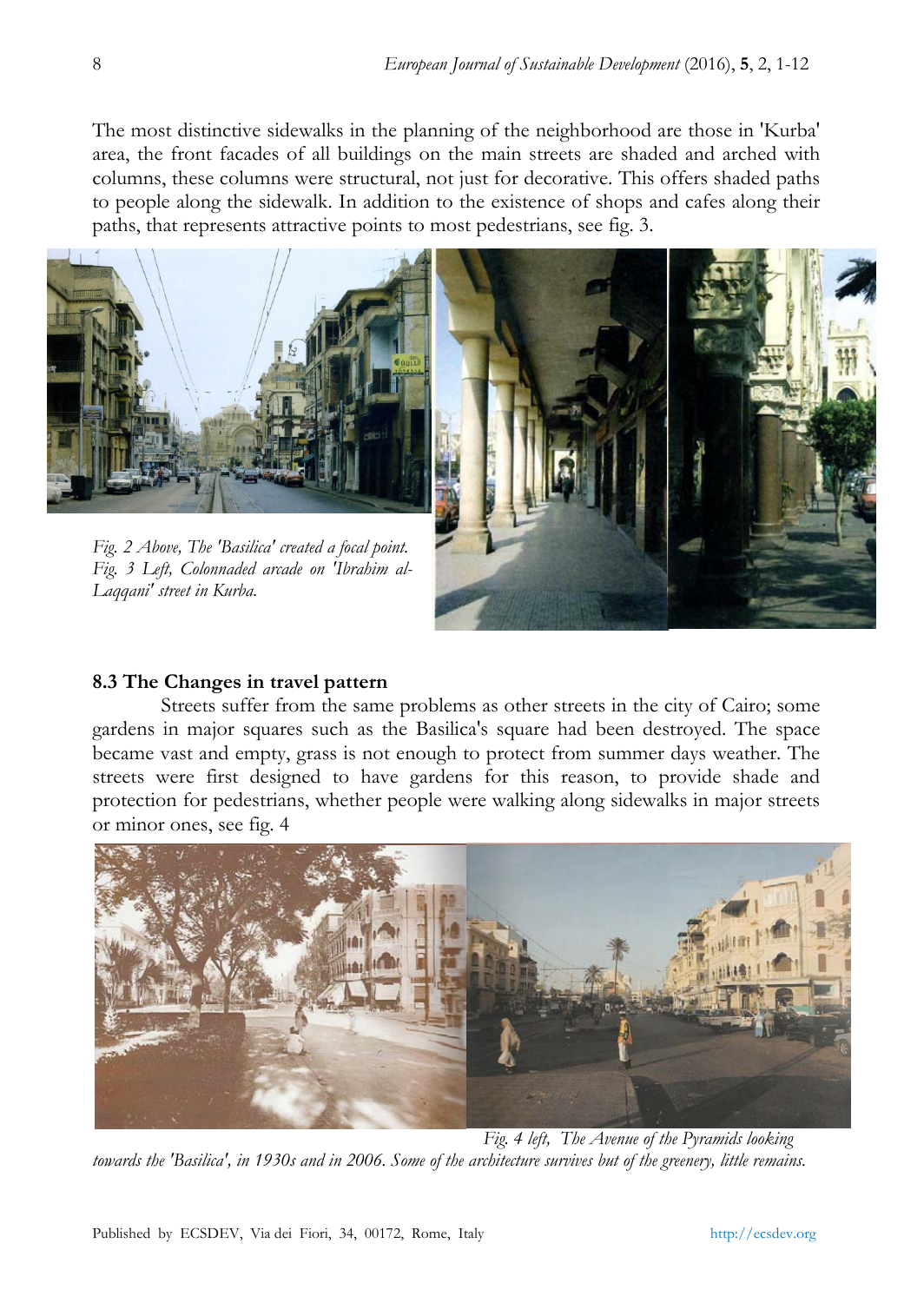Another problem is the occupation of cafes chairs and tables to the space of walking along the sidewalks that represents obstacles to pedestrians. Interference between pedestrians and vehicles takes place while crossing the street due to the existence of dense traffic along the streets with the lack of crossing points. The changed new location of greenery impedes people's movement along the path. The increased number of vehicles' ownerships had led to a problem, since there are not enough parking areas, in many streets; people are parking their cars on the sidewalk itself, see fig. 5. The trees and plant boxes location on the sidewalk had been changed in some and removed from others. Not all the streets gain the same maintenance; some streets are lacking sufficient lighting. In addition, there is insufficient maintenance that results in deteriorated parts of the pavement of the sidewalk.



*Fig. 5 left, 'Boulevard Ismail', now 'Baghdad Street'. Right, 'Roxy' Square. The arcades still host some of Heliopolis's most elegant shops. However, there exist traffic movement problems due to the interference with pedestrians and lack of parking areas.* 

Also the problem of the difficulty of using sidewalks especially for elderly, people's with disabilities and with children strollers is obvious; this is due to the new unstudied height of the curb line. The old curb line was removed and a new unsuitable one was installed. The area in front of many shops is occupied by their goods. This had resulted in the occurrence of obstacles to pedestrians on the sidewalks. Many of the obstacles that exist on sidewalks are belonging to governmental authorities. For example, the electricity kiosks, telephone boxes, gas suppliers, lighting columns, the locations of these elements are not planned where there is no space left for pedestrians.

# **9. Conclusions**

It is concluded that the major problem in streets which is the interference between pedestrians and vehicles in the street space is because of the absence of sidewalks or because of the unsuitability of them to use for walking along. The sidewalks are major component in the street space, it is the people space used for walking, so they need more consideration to design and planning. Sidewalks should be treated as a space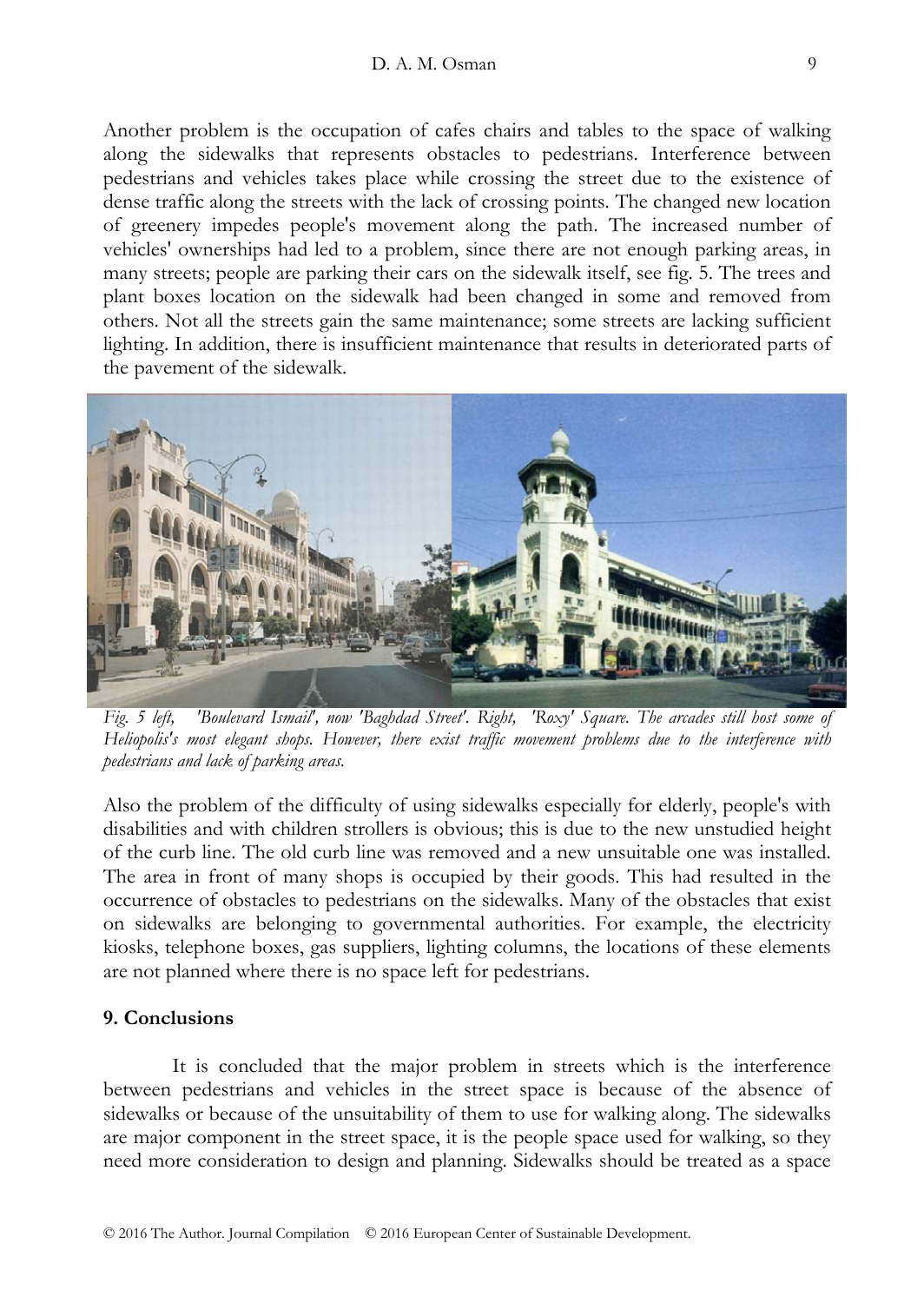for pedestrians in the street and a place for them to accommodate other related activities; they can accommodate more than just walking. Although sidewalks \_if exists\_ in the city of Cairo suffers from deterioration and unsuitability to perform their major function, there is a chance to provide the streets with well planned and designed issues.

One of the reasons for the successful sidewalks in Heliopolis district is planning the travel network of the new neighborhood from the beginning with taking into consideration the presence and usage of sidewalks in its streets. There were clear plans for the trees placement, the number and location of benches, the relationship between the façade and the sidewalk, the building and the ground floor uses and the width of the driveways in the street space.

# **10. Recommendation**

To assure the success of design and planning for sidewalks, they should provide access for people of all ages and physical abilities; its space should comprise walking space with comfortable barriers between pedestrians and vehicles, and should accommodate people's related activities.

It is recommended that design and planning for any sidewalk should take place with the consideration of its major functions, a link and a place for pedestrians. The design principals assure the fulfilling of these characteristics, however, the space of the sidewalk should be classified and divided to hold the movement and the daily activities of people. It can be divided into four main spaces, the pedestrian space for walking, the furnishing space, the building frontage space and the curb space. The width of these spaces varies according to the use of the street; for example a street in residential neighborhood requires sidewalks with dimensions different from that one in commercial areas, however there should be a definite space for each of the previous issues. First, the pedestrian space is the space of the sidewalk that is dedicated to walking, it is located between the furniture space and the frontage space, and should be free of any obstructions. The width of the pedestrian path should provide adequate space for at least two people to pass by comfortably or to walk side by side. Pavement materials used should be slipresistant. Second, the furnishing space is that section of the sidewalk which is located between the curb line and the pedestrian space. This space is including all related streetscape elements such as trees, signs, bins, bus stops, utility boxes, benches and any other street furniture. Resting areas with benches and space for wheel chairs should be provided in high volume pedestrian districts to provide a space for elders, handicapped and others who need a rest during their walking. Trees make sidewalks comfortable and neighborhoods desirable as well as offer environmental benefits such as cooling and carbon absorption. Third, the frontage space is that part of the sidewalk that is located adjacent to buildings; it contains a space for building-related features such as entrances, landscape elements, fences, benches, signs, stairs and ramps. In some streets the frontage space comprises the seats of outdoor cafés. Fourth, the curb space separates the pedestrian space from the street car space; it prevents cars from getting to sidewalk. Its design should assist people especially elderly and handicapped ones to get easily on the sidewalk from the street. Proper ramps for curb lines of the sidewalk should be used with a suitable design for people with wheelchairs, to help for easily transition between